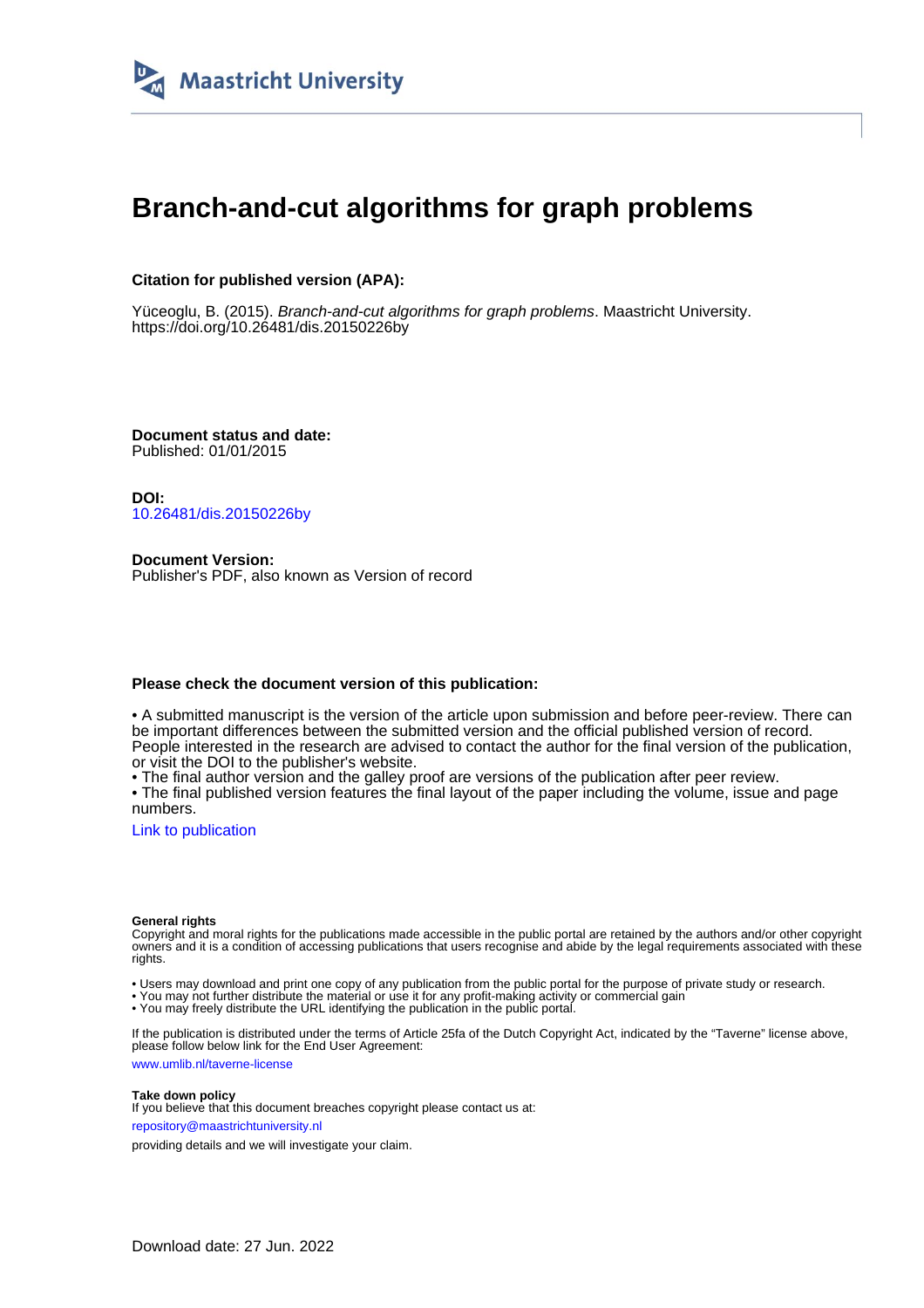# Valorization

The problems studied in this thesis have applications in various fields.

The minimum triangulation problem is used in Gaussian elimination of sparse positive definite matrices, database management, knowledge based systems, and Bayesian networks, artificial intelligence. The problem is also used in tensor-based recommender systems in order to determine the order of multiplication of sparse tensors.

Even though the graph coloring problem originates from the need to color the maps, it is also used in scheduling, timetabling, bandwidth allocation, and sequencing. In fact the literature on the applications of the problem precedes some of the literature on the graph coloring problem itself.

The optimal dike heights problem is used in order to determine safe dike heights in the Netherlands by balancing the cost of safety against the benefit of security from the floods. Whereas the previous literature focuses on mostly single dike scenarios, we were able to model different types of scenarios with respect to the relation of protection among dikes.

In addition to the good results we obtained using branch-and-cut algorithm, our branch-and-cut approaches for the problems are versatile in the sense that they can be used in combination with other approaches. Furthermore, we believe some of the results in this thesis can initiate further research on their respective problems.

Even though I humbly believe that the research carried in this thesis can be applied and has value in this sense, I strongly believe that trying to justify the value of research has the potential to decrease its value. In an age, where the value of research is strongly linked to publishing (a system that is flawed itself)